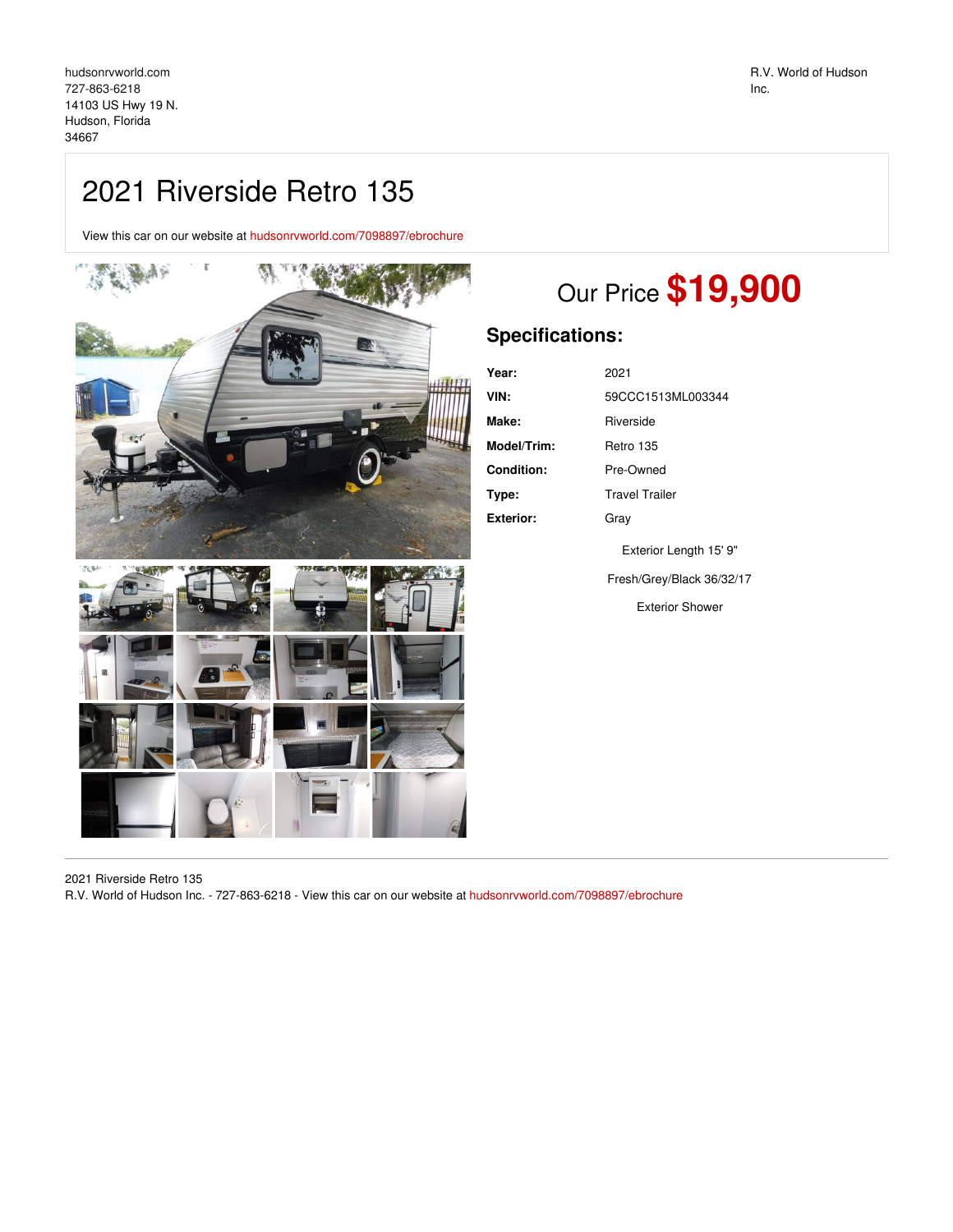

2021 Riverside Retro 135

R.V. World of Hudson Inc. - 727-863-6218 - View this car on our website at [hudsonrvworld.com/7098897/ebrochure](https://hudsonrvworld.com/vehicle/7098897/2021-riverside-retro-135-hudson-florida-34667/7098897/ebrochure)